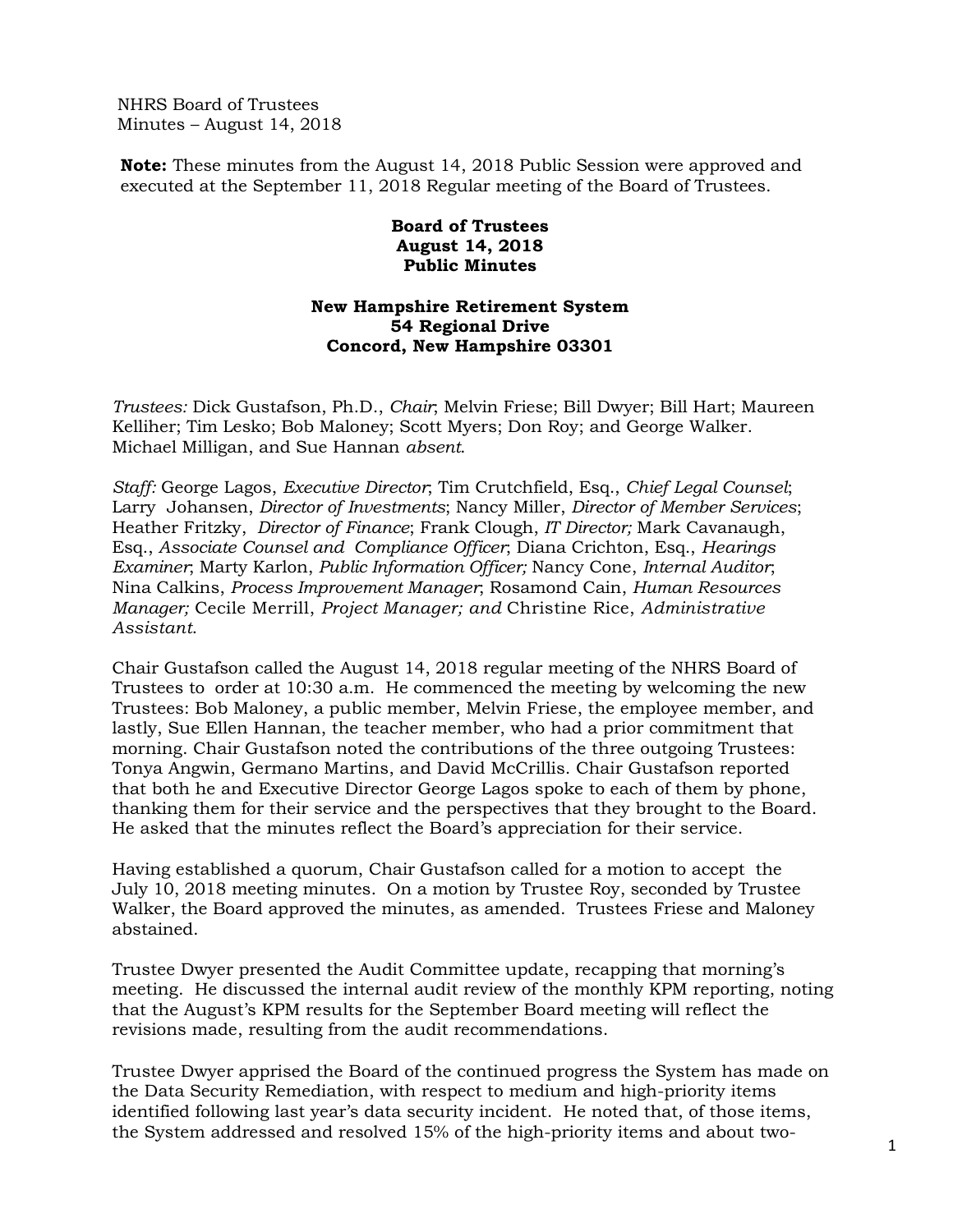thirds of the medium-priority items. Executive Director Lagos responded to an inquiry regarding an expected timeline of the remediation process, indicating that he anticipated it would continue for at least the next six months.

The Audit Committee discussed its FY18 Audit Plan, noting most of the scheduled audits were completed and that a couple have rolled over to FY19. In addition, the Committee reviewed the Board's Audit Policy, the revised Actuarial Funding Policy, as well as its Charter. It anticipates taking action on each at the next Audit Committee meeting, with the expectation that all three items would be on the Board agenda next month.

Lastly, Trustee Dwyer noted that representatives from the recently appointed independent auditor, Plante Moran, were on site at the System at the end of July into August, and that the audit was progressing well, thus far.

Trustee Walker reported on the Benefits Committee meeting of August 1, 2018. He stated that the Committee conducted the annual review of its Charter and had no recommended changes. The Committee also reviewed the CVs of the System's six IMEs, which it will present to the Board at the September meeting as an informational item, pursuant to the IME Review Policy.

He commented that Associate Counsel Mark Cavanaugh had updated the Committee on how recent changes to the State's short-term disability program will be taken into consideration to assure appropriate service credit for state employees.

Attorney Cavanaugh also presented proposed revisions to the Medical Review Policy, regarding disability retirees. The Committee expects to vote on the proposed revisions at its next meeting, before presenting them to the Board for its consideration.

Trustee Walker reported that the Committee discussed the disability recommendation of L.N., referred to it by the Board, and that it concurred with the recommendation of the Hearings Examiner.

On a motion by Trustee Hart, seconded by Trustee Dwyer, the Board voted unanimously to accept the recommendation of the Benefits Committee to accept the recommendation of the Hearings Examiner in the matter of L.N.

Following the adjournment of the meeting, the Committee consulted with Attorney Delaney of the McLane firm to discuss an administrative reconsideration matter that will come to the Board at a future meeting.

Trustee Roy reported that the Governance Committee did not meet last month, but plans to convene immediately following the conclusion of today's Board meeting for the annual review of its Charter, as well as the Fraud Policy.

Trustee Kelliher gave an update on the Independent Investment Committee (IIC), which held a regularly scheduled meeting on July 20, 2018. The IIC approved its FY19 Work Plan for the second quarter and voted unanimously to terminate Aberdeen Standard, an emerging market equity manager. It directed staff to move the funds equally into two existing equity market managers, Neuberger-Berman and Wellington.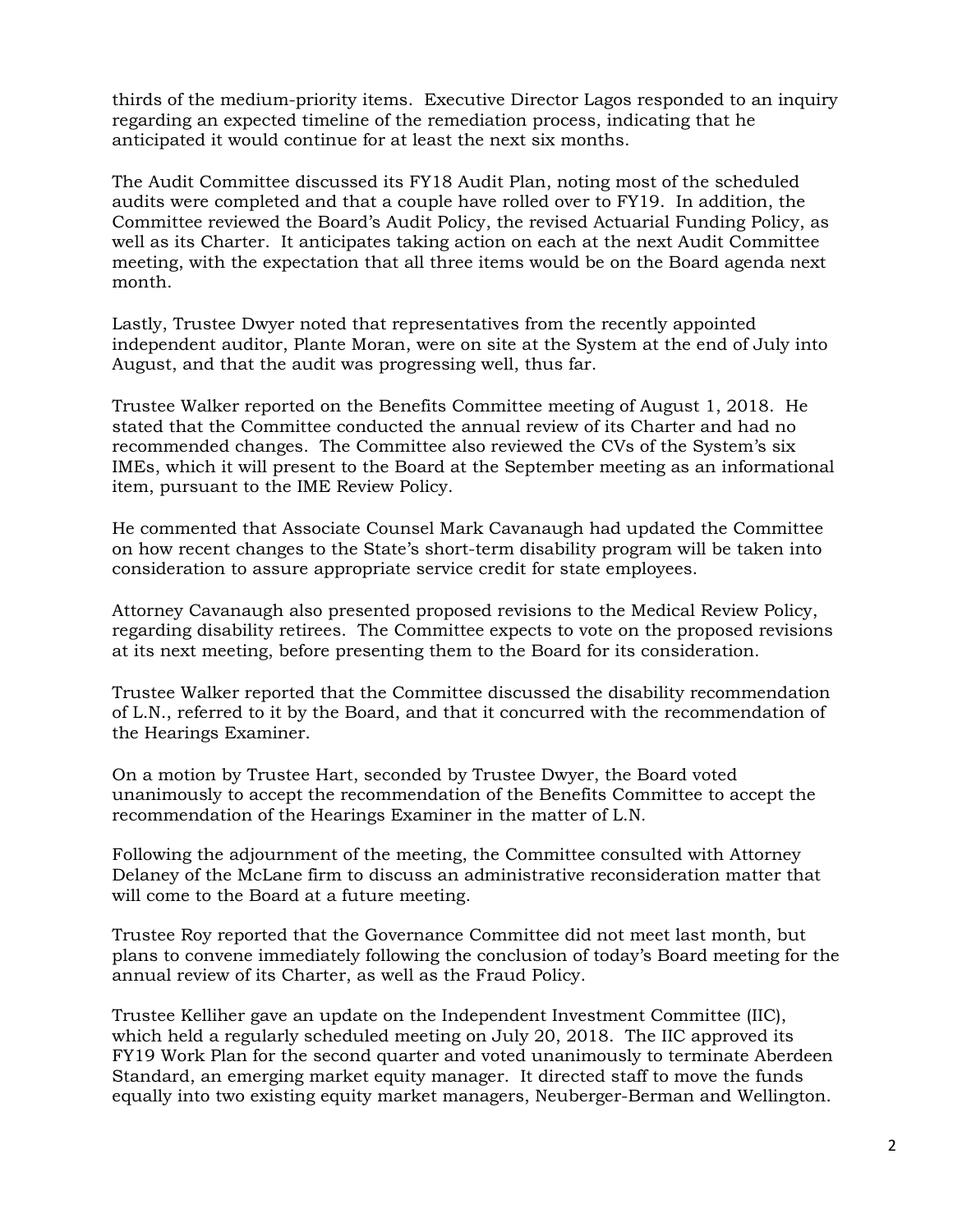The IIC heard global macro-economic presentations provided by three managers: AB, formerly Alliance Bernstein, an equity manager for the System; Brandywine, and Manulife, who manage fixed income portfolios.

An emergency IIC meeting was called on August 7, 2018, held by teleconference in reference to a development of one of the System's fixed income managers, GAM. After discussion of the facts, the Committee voted unanimously to affirm Director of Investments Larry Johansen's action to initiate liquidation of the System's investments with GAM's unconstrained bond fund, and, if necessary to protect the System's assets, authorized the Director of Investments to rescind this action.

Subsequent to the teleconference meeting, Trustee Kelliher reported that GAM's unconstrained bond fund would be liquidated and all proceeds would be returned to its shareholders.

Director of Investments Johansen began his update with a summary of his meeting with three representatives of GAM on August 13, 2018. GAM is expected to sell, in an orderly manner, all the assets of the fund. The most liquid portion of the fund, approximately 75%, will be sold over the next several weeks. The less liquid portion, approximately 10%, will be sold over the next few months. The least liquid portion of the fund, approximately 15%, will be sold by the end of the year. The representatives of GAM do not expect to incur any discounts when selling the assets.

Mr. Johansen continued with an indication that the domestic equity rebalancing will be 50% complete this week, adding that the termination of Aberdeen-Standard and the movement of those assets to Wellington and Neuberger-Berman will also be 50% complete this week. All asset classes are very close to target and well within approved ranges. The preliminary performance of 8.0% for the fiscal year ending June 30, 2018 does not include the fourth-quarter asset values for the Real Estate and Alternative portfolios, which account for approximately 25% of the total returns for those investments. The portfolio's performance will increase when those values are known, sometime in late August or September. Based on preliminary performance, NEPC expects the System's final one-year return to be in the top quartile of the peer universe. In response to a Trustee's question, Mr. Johansen clarified the need for GAM to take its time in liquidating the fund in an attempt to avoid any adverse market movement caused by the sale of these assets.

Chair Gustafson reported on behalf of the Legislative Committee, announcing it had not met since the July Board meeting. Marty Karlon, Public Information Officer, apprised the Board of an upcoming organizational meeting of the Legislative Study Committee for level dollar amortization slated for August 23, 2018, at 1 p.m., in the Legislative Office Building.

Trustee Hart provided his account of the PPCC meeting held July 27, 2018, noting the Committee discussed the staffing plan for the implementation of PGV3. The Committee will meet again, prior to the Board's September 11, 2018 meeting to review its Charter.

Chair Gustafson called a public hearing for the review of Ret rules 300 and 400. The Board received testimony from Mr. Richard Welch, who expressed his view that there had been a lack of communication and transparency with respect to public notice on proposed changes to administrative rules. He also inquired about the amount of time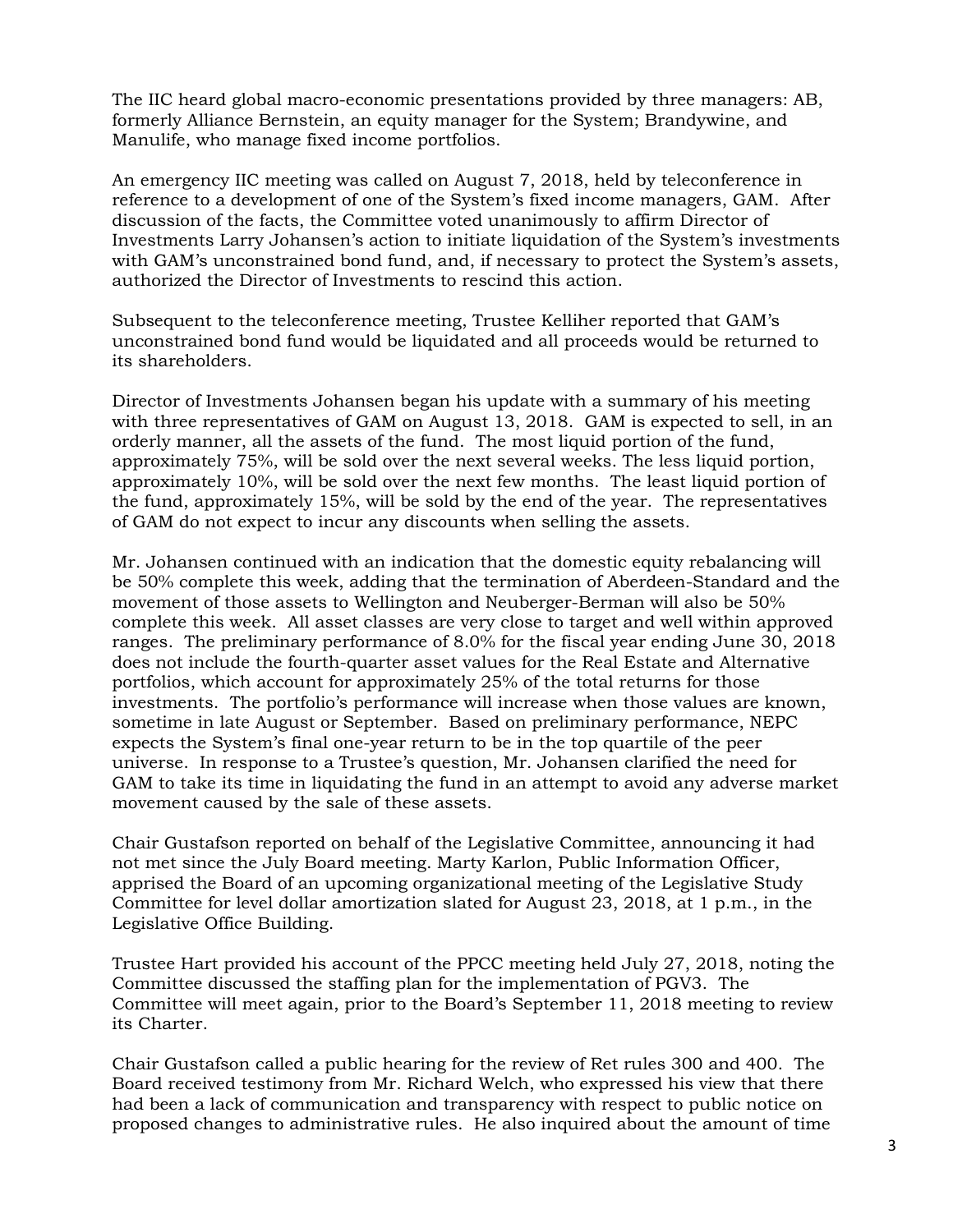allocated to taking testimony at public hearings on the rules' amendments.

Following Mr. Welch's testimony, Attorney Cavanaugh noted that copies of the proposed amendments were posted on the NHRS website in response to one or two phone calls from people asking to see copies of the rules, as filed. He stated that the website also posts announcements regarding upcoming public hearings.

The public hearing was temporarily adjourned, with Chair Gustafson announcing that any oral or written testimony would be accepted until noon that day.

Executive Director Lagos gave his report, noting that the System has been underperforming on the KPMs for several months, averaging a little less than the 95 % target. He informed the Board that NHRS expects that the \$500 Temporary Supplemental Allowance payment to eligible retirees will go out August 15, 2018, and that it posted a notice on the System's website. He then commented on the various customer satisfaction surveys in use, which indicated overall satisfaction ratings in the range of 95%.

Chief Legal Counsel Tim Crutchfield had no new items to report, however respectfully requested members of the Board, who served in FY18, to return the Annual Ethics Surveys as soon as possible to Executive Assistant Margaret Astles.

Director of Finance Heather Fritzky discussed the financial reports, noting the Preliminary Net Position for FY18 is \$8.7 billion. She briefly gave an update on budget to actual expenses, highlighting that the total expense continues to land well under budget. Ms. Fritzky affirmed Chair Gustafson's observation of the continued expectation of an increase in spending with regard to Independent Medical Examiners arising from disability re-examinations.

Mr. Lagos then introduced Cecile Merrill, the Project Manager of the PVG3 implementation, who gave an overview of what to expect over the next four years in terms of the System upgrade. She noted that pre-implementation work was already in process, including hiring additional staff, contract finalization with LRS, identifying external legal counsel to review software contracts, and space planning. In addition, she discussed the importance of keeping staff abreast and engaged throughout the process. She also commented on data cleansing, which is underway to identify data issues prior to the initiation of the conversion.

Mr. Lagos reviewed the financial impact of the PGV3 project with regard to the statutory budget, noting the System's net budget historically has remained flat since 2012, with a consistent spending pattern over that timeframe. The PGV3 expenditure is a total of \$14.3 million over the next 10 years, with the majority expended over the next five, due to the upfront costs for initial licensing and implementation.

Ms. Fritzky continued the discussion on the FY20-21 statutory administrative budget, which is one component of the trust fund budget, noting that it is a two-year budget, which has to go through the state legislative budget process, though the money does not come from the general fund. She gave an overview of the proposed expenditures the System will present to the state, emphasizing two areas that comprise 80% of the budget: Non-PVG3-related salaries and benefits, which make up 57% of the total budget, and the PGV3 project costs, which make up 23%. NHRS will present a final